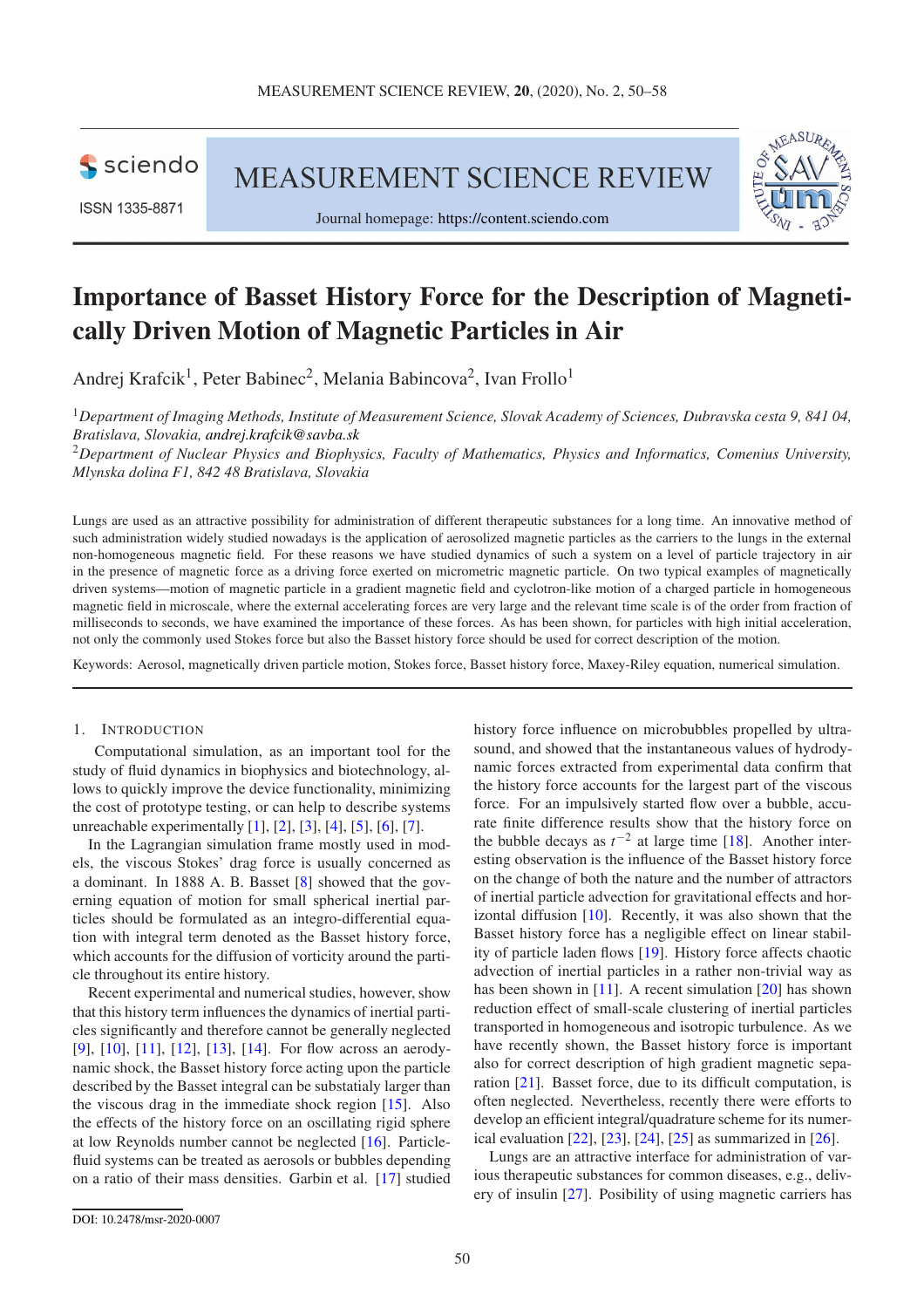been recently studied on experimental, as well as theoretical basis [\[7\]](#page-7-6), [\[28\]](#page-8-17), [\[29\]](#page-8-18), [\[30\]](#page-8-19), [\[31\]](#page-8-20), in order to increase the efficiency of this pulmonary route. Nevertheless, the Basset history force is not taken into account. It is therefore our aim in this study to implement a model describing the motion of a micrometric sized spherical magnetic particle in air as quiescent fluid ambient for comparison of the importance of all relevant forces describing the dynamics of such sphere in two widely used examples of magnetic systems—motion of a sphere with magnetic moment in a gradient magnetic field and cyclotron-like motion of a charged sphere in homogeneous magnetic field.

# <span id="page-1-4"></span>2. MATERIAL AND METHODS

# 2.1. Physical model

# 2.1.1. Governing equations

The governing equation for the movement of spherical body in viscous fluid ambient was derived already at the end of the 19th century by A. B. Basset [\[8\]](#page-7-7) as a classic theoretical result from the unsteady Stokes' equation, further developed by Boussinesq and Oseen, and nowadays used in the generalized Maxey-Riley form [\[11\]](#page-8-0), [\[32\]](#page-8-21) as

$$
m_{\rm p} \frac{d\vec{v}}{dt} = m_{\rm f} \frac{D\vec{u}}{Dt} - \frac{m_{\rm f}}{2} \left( \frac{d\vec{v}}{dt} - \frac{D\vec{u}}{Dt} \right)
$$

$$
- 6\pi b \rho_{\rm f} v \left( \vec{v} - \vec{u} \right) + \left( m_{\rm p} - m_{\rm f} \right) \vec{g}
$$

$$
- 6b^2 \rho_{\rm f} \sqrt{\pi v} \int_{t_0}^t d\tau \frac{1}{\sqrt{t - \tau}} \left( \frac{d\vec{v}}{d\tau} - \frac{d\vec{u}}{d\tau} \right)
$$

$$
+ \vec{F}_{\rm Mag}, \qquad (1)
$$

where  $m_p$  and  $m_f$  are the mass of the particle and mass of the fluid excluded by the particle, respectively;  $\vec{v} \equiv d\vec{r}/dt$  is the particle velocity,  $\vec{u}(\vec{r}, t)$  is the velocity vector field of fluid ambient; and

$$
\frac{\mathrm{d}\vec{u}}{\mathrm{d}t} \equiv \frac{\partial \vec{u}}{\partial t} + \vec{v} \cdot \vec{\nabla}\vec{u},\tag{2}
$$

$$
\frac{\mathcal{D}\vec{u}}{\mathcal{D}t} \equiv \frac{\partial \vec{u}}{\partial t} + \vec{u} \cdot \vec{\nabla}\vec{u},\tag{3}
$$

denote the full derivative along the trajectory of the particle and of the corresponding fluid element, respectively. The re-maining symbols in [\(1\)](#page-1-0):  $b$ ,  $\rho_f$ , and  $v$  are spherical particle radius, and density, and kinematic viscosity of fluid, respectively. The terms on the right-hand-side of [\(1\)](#page-1-0) are identified as: the force exerted by the fluid on a fluid element at the location of the particle (further denoted as the fluid force), the added mass term describing the impulsive pressure response of the fluid, the Stokes drag, the buoyancy-reduced gravity, the Basset history force term (an integral accounts for the viscous diffusion of vorticity from the surface of the particle along its trajectory) [\[11\]](#page-8-0), and the external magnetic force term exerting on particle.

Integral in the Basset history force term can be put in the case of non-zero initial difference of particle and fluid element velocity to the form  $[11]$ ,  $[33]$ 

$$
\frac{1}{\sqrt{\pi}}\int_{t_0}^t \frac{\frac{d}{d\tau}(\vec{v}-\vec{u})}{\sqrt{t-\tau}}\,d\tau + \frac{1}{\sqrt{\pi}}\frac{\vec{v}(t_0)-\vec{u}(t_0)}{\sqrt{t-t_0}}
$$

<span id="page-1-1"></span>
$$
=\frac{1}{\sqrt{\pi}}\frac{d}{dt}\int_{t_0}^t \frac{\vec{v}-\vec{u}}{\sqrt{t-\tau}}d\tau
$$
\n(4)

using integration by parts.

Equation [\(1\)](#page-1-0) involving [\(4\)](#page-1-1) can be rewritten to the dimensionless form after using characteristic time *T*, velocity *U*, and length *a* scales explained later:

$$
\frac{1}{R}\frac{d\vec{\hat{v}}}{d\hat{t}} = \frac{3}{2}\frac{D\vec{\hat{u}}}{D\hat{t}} - \frac{1}{S}\left(\vec{\hat{v}} - \vec{\hat{u}} - W\vec{n}\right) \n- \sqrt{\frac{9}{2\pi}}\frac{1}{S}\frac{d}{d\hat{t}}\left[\int_{\hat{t}_0}^{\hat{t}} \frac{\vec{v} - \vec{\hat{u}}}{\sqrt{\hat{t} - \tau}} d\tau - \frac{\vec{v}(\hat{t}_0) - \vec{\hat{u}}(\hat{t}_0)}{\sqrt{\hat{t} - \hat{t}_0}}\right] \n+ \vec{F}_{\text{Mag}},
$$
\n(5)

where the hat over the variable denotes its dimensionless form,  $\vec{n}$  is a unit vector pointing upwards against gravity, and the three dimensionless parameters used:

<span id="page-1-3"></span>
$$
R = \frac{2\rho_f}{\rho_f + 2\rho_p},
$$
  
\n
$$
S = \frac{2}{9} \frac{b^2 / v}{T},
$$
  
\n
$$
W = S \left(\frac{3}{2} - \frac{1}{R}\right) \frac{gT}{U},
$$
\n(6)

are the density parameter, the size parameter, and the dimen-sionless settling velocity, respectively [\[11\]](#page-8-0). The  $\rho_p$  denotes the particle mass density.

# <span id="page-1-0"></span>2.1.2. Magnetic force

The magnetic force term used in our simulations depends on the studied problem. We are analyzing two common problems:

<span id="page-1-2"></span>1. the magnetic force exerting on superparamagnetic spherical particle with magnetic susceptibility  $\chi$  moving in external gradient magnetic field [\[34\]](#page-8-23) of single circular current loop with magnetic flux density  $\vec{B}$ :

<span id="page-1-5"></span>
$$
\vec{F}_{\text{Mag}} = \chi V_{\text{p}} \vec{\nabla} \left( \frac{1}{2} \vec{H} \cdot \vec{B} \right) \tag{7}
$$

can be expressed (using relation  $\vec{H} = \vec{B}/\mu_0$ ) as its *i*-th component in dimensionless form as

$$
\hat{F}_{\text{Mag},i} = \frac{1}{S} \frac{v_{\text{m}}}{U} \left( \hat{B}_j \hat{\partial}_i \hat{B}_j \right),\tag{8}
$$

where the Einstein summation convention was used and  $v_{\rm m} = 2b^2 \chi \mu_0 I^2 / 9\pi^2 v \rho_{\rm f} a^3$  is the 'magnetic velocity', with radius of current loop and current magnitude *a* and *I*, respectively, and external magnetic flux density expressed in dimensionless form as  $\vec{\hat{B}} \equiv \vec{B}a\pi/\mu_0 I$  (general expression for  $\vec{B}$  or its gradient using elliptic integrals can be found in [\[35\]](#page-8-24) or in shortened version in [A\)](#page-6-0). The  $V_p$  and  $\hat{\partial}_i$  are the particle volume and *i*-th component of dimensionless partial derivative operator, respectively.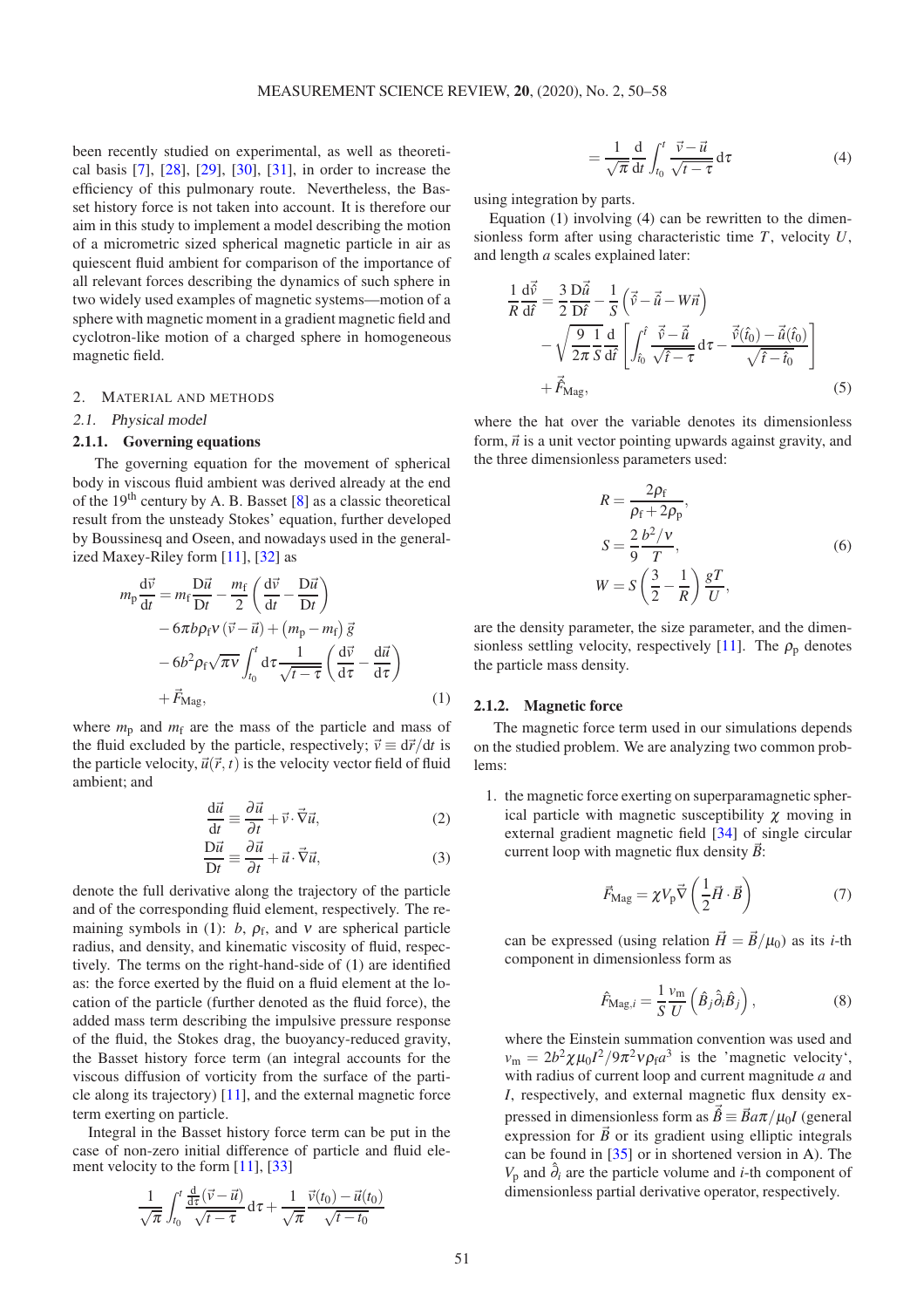2. the magnetic force on moving particle in cyclotron-like homogeneous magnetic field with magnetic flux density  $\vec{B} \equiv (0, 0, B_0)$  and particle carrying electric charge *q* moving with non-zero initial velocity  $\vec{v}(0) \equiv (0, \omega a, 0)$ :  $\vec{F}_{\text{Mag}} = q\left(\vec{v} \times \vec{B}\right) = m_{\text{p}}\left(\vec{\omega} \times \vec{v}\right)$  can be expressed in dimensionless form as

$$
\vec{F}_{\text{Mag}} = \frac{1}{S} \frac{v_{\text{m}}}{U} \left( \vec{\hat{\omega}} \times \vec{\hat{v}} \right),\tag{9}
$$

where  $v_{\rm m} = 2b^2 \rho_{\rm p} U \omega / 9v \rho_{\rm f}$  is the 'magnetic velocity', *a* is initial radial distance of particle from axis, the angular velocity vector is defined as

$$
\vec{\omega} = -q\vec{B}/m_{\rm p} \equiv (0, 0, \omega) \tag{10}
$$

and its dimensionless form as  $\vec{\hat{\omega}} = \vec{\omega}/\omega$ .

#### 2.1.3. Quiescent fluid ambient

In both modeled problems we have considered as a fluid quiescent air ambient at 300K. Therefore, the total derivative along the trajectory of the fluid element corresponding to the particle [\(3\)](#page-1-2) is from definition zero, or explicitly

$$
\frac{\mathcal{D}\vec{u}}{\mathcal{D}t} \equiv \frac{\partial \vec{u}}{\partial t} + \vec{u} \cdot \vec{\nabla}\vec{u} = \vec{0},\tag{11}
$$

and the force exerted by the fluid on a fluid element at the location of particle also diminishes.

# 2.2. Numerical integration of the Maxey-Riley equation

The Maxey-Riley equation [\(1\)](#page-1-0) or its dimensionless form [\(5\)](#page-1-3) is an integro-differential equation, which means that during the integration process in each time step it is necessary to compute the Basset history force integral term. For this purpose we used variable time step order one quadrature scheme presented in [\[36\]](#page-8-25) proposed in [\[25\]](#page-8-14). In this sense, the Maxey-Riley equation [\(5\)](#page-1-3) can be transcribed to the system of ordinary differential equations (ODEs). Moreover, using variable time step definition of quadrature scheme allowed us to use standard collection of MATLABTM(The MathWorks, 2017) ODEs solvers for their calculation. For this purpose we have used as the most suitable solver ode15s, based on the numerical differential formulas of orders 1 to 5 [\[37\]](#page-8-26).

Numerical calculations of studied problems were governed by error manipulation, in particular by absolute error tolerances: AbsTol =  $10^{-12}$  for dimensionless location variables, AbsTol =  $10^{-10}$  for dimensionless velocity variables, and with RelTol =  $10^{-12}$  as the relative error tolerance for both dimensionless location and velocity variables.

#### 3. RESULTS AND DISCUSSION

We have performed simulations for  $MyOne^{TM}[38]$  $MyOne^{TM}[38]$  widely used one micron bead particle in quiescent air as fluid ambient for two modeled problems: a) magnetic particle in the gradient magnetic field of single circular current loop with radius *a* and current magnitude *I* located in *xy*-plane with axis identical with *z*-axis of the Cartesian coordinate system and with initial position  $\vec{r}(0) = (-1/3a, 0, -a)$  and zero initial velocity (Fig[.1.](#page-2-0)), and b) particle in cyclotron-like homogeneous magnetic field moving with angular velocity vector  $\vec{\omega}$  in perpendicular plane to the homogeneous magnetic field with initial radial distance *a* and initial velocity *U*.

<span id="page-2-0"></span>

Fig.1. Schematic diagram (a) of single circular current loop arrangement; and (b) arrangement of particle in cyclotron-like magnetic field.

For both studied problems we have analyzed two subproblems: (i) a movement of particle described with the Newton equation of motion with magnetic force and buoyancyreduced gravity as driving forces and the Stokes' viscous drag as a single drag force; and (ii) the movement of particle described with the Maxey-Riley equation (section [2.1\)](#page-1-4) combining together with the three mentioned forces in previous subproblem also fluid, added mass, and the Basset history force. The fluid force was due to quiescentness of air as fluid ambient neglected. The first and the second sub-problems were further denoted for abbreviation as the Stokes and the Basset problem, respectively.

Values of parameters used in simulations are shown in Table [1.](#page-3-0)

# <span id="page-2-1"></span>3.1. Magnetic particle in gradient magnetic field of circular current loop

In Fig[.2.](#page-3-1) are shown trajectories of magnetic particle in the magnetic field of circular current loop in air as quiescent fluid ambient for the Stokes, as well as the Basset sub-problems. As you can see, trajectories are almost indistinguishable. Better overview on the difference of both sub-problems can be obtained from Fig[.3.](#page-3-2), where the time evolution of difference of particle position components between the Basset and the Stokes problem relatively to the characteristic length (current loop radius *a*) are shown. Although the trajectories are indistinguishable, there is obvious delay of time evolution of particle position components for the Basset sub-problem in comparison with the Stokes one.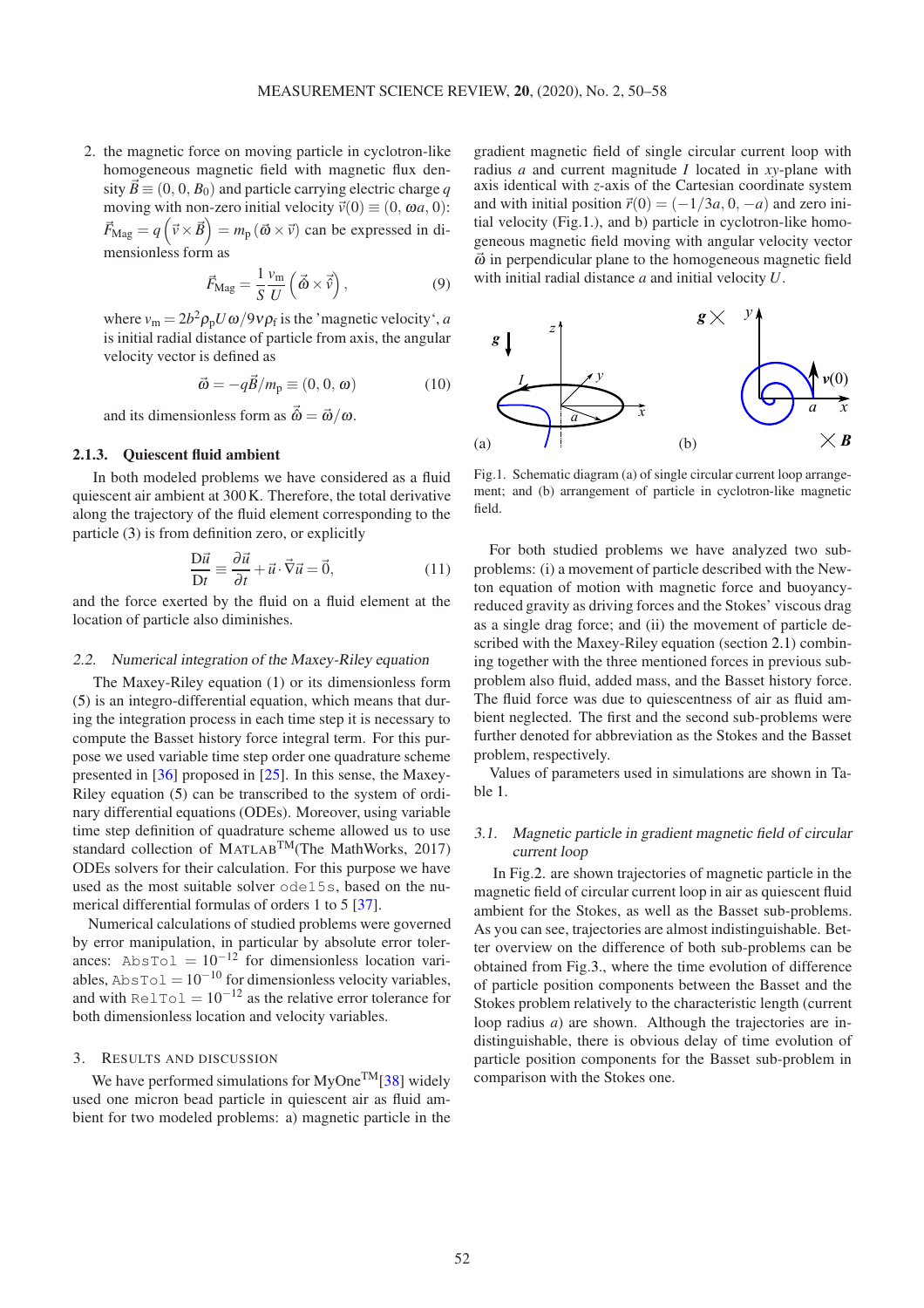| Description                          | Symbol<br>Value |                       | Unit            |
|--------------------------------------|-----------------|-----------------------|-----------------|
| Particle: MyOne <sup>TM</sup> [38]   |                 |                       |                 |
| Particle diameter                    | 2b              | $10^{-6}$             | m               |
| Particle mass density                | $\rho_{\rm p}$  | 1791                  | $\text{kg/m}^3$ |
| Particle mag. susceptibility         | χ               | 1.433                 | 1               |
| Fluid ambient: air at 300K           |                 |                       |                 |
| Fluid mass density                   | $\rho_{\rm f}$  | 1.177                 | $\text{kg/m}^3$ |
| Fluid dynamic viscosity              | η               | $18.5 \times 10^{-6}$ | Pa.s            |
| Fluid kinematic viscosity            | v               | $15.7 \times 10^{-6}$ | $m^2/s$         |
| a) Loop problem <sup>a</sup>         |                 |                       |                 |
| Loop radius                          | $\mathfrak a$   | $5.0 \times 10^{-3}$  | m               |
| Loop current magnitude               | I               | 5.0                   | $\mathsf{A}$    |
| Characteristic length <sup>b</sup>   | $\overline{a}$  | $\overline{a}$        | m               |
| Characteristic velocity <sup>b</sup> | U               | calculated            | m/s             |
| Characteristic time <sup>b</sup>     | T               | calculated            | S               |
| b) Cyclotron problem <sup>c</sup>    |                 |                       |                 |
| Angular velocity                     | $\omega$        | $2\pi \times 10^5$    | rad/s           |
| Angular velocity vector              | ō               | $(0,0,\omega)$        | rad/s           |
| Initial radial distance              | $\mathfrak{a}$  | $0.1 \times 10^{-3}$  | m               |
| Characteristic length                | $\mathfrak{a}$  | a                     | m               |
| Characteristic velocity              | U               | $\omega$ <i>a</i>     | m/s             |
| Characteristic time                  | T               | $2\pi a/U$            | S               |

<span id="page-3-0"></span>Table 1. Values of geometrical and physical parameters used in simulations.

*<sup>a</sup>* Magnetic particle moving in magnetic field of circular current loop. *<sup>b</sup>* See [B.](#page-7-10)

<span id="page-3-1"></span>*<sup>c</sup>* Particle moving in cyclotron-like magnetic field.

**Stokes vs. Basset problem**

-6 -4 -2  $\Omega$ x [m]  $\times$ 10<sup>-4</sup> -1  $\Omega$ 1 y [m] -5 -4 -3 -2 -1  $\mathbf 0$ z [m]  $\times 10^{-4}$ Stokes Basset

Fig. 2. (Color online.) Comparison of trajectories of magnetic particle in circular current loop magnetic field in air as quiescent fluid ambient solved as the Stokes and the Basset problem. Values of parameters used in simulations are shown in Table [1.](#page-3-0)

An overview on the dynamics of the Basset sub-problem can be obtained from the time evolution of each kind of force (their absolute values) acting on moving particle shown in Fig[.4.](#page-3-3); and their mean value averaged over the whole time of movement shown as histogram in Fig[.5.](#page-4-0) Magnetic force drives the motion with major counteracting Stokes drag force. The movement is also decelerated with the Basset history force, however, three orders of magnitude lower than the Stokes drag. Similar effect has added mass force term with five orders of magnitude lower contribution than the Basset force term. Buoyancy reduced gravity acts also as constant decelerating force in vertical direction for the given geometry of model.

Dominant effect of the Basset history force term is presented at an early stage of movement, as well as in the close vicinity of the circular current loop with the highest gradient of magnetic field and, therefore, the highest magnetic force (Fig[.4.](#page-3-3)). The latter is the most significant for this problem.

<span id="page-3-2"></span>

Fig.3. (Color online.) Time evolution of ratio of particle position (its components) difference for the Basset (subscript B) and the Stokes (subscript S) sub-problem to the characteristic length (loop radius) for magnetic particle in the magnetic field of circular current loop. Values of parameters used in simulations are shown in Table [1.](#page-3-0)

<span id="page-3-3"></span>

Fig. 4. (Color online.) Time evolution of absolute values of forces acting on moving particle in the magnetic field of circular current loop for the Basset problem. Values of parameters used in simulations are shown in Table [1.](#page-3-0)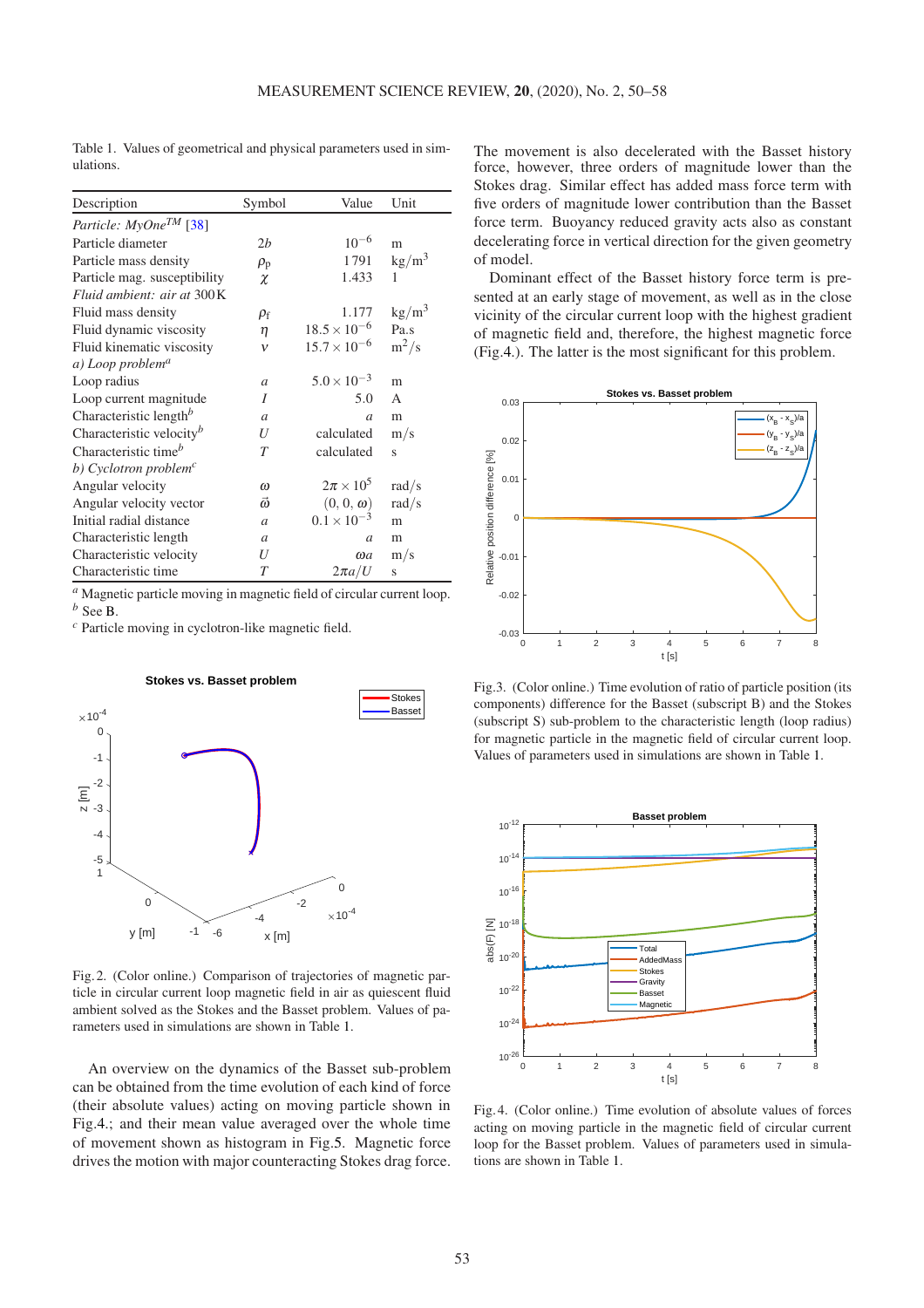<span id="page-4-0"></span>

Fig. 5. (Color online.) Histogram of kinds of forces (their absolute values averaged over the whole time evolution) acting on moving magnetic particle in the magnetic field of circular current loop for the Basset problem. Values of parameters used in simulations are shown in Table [1.](#page-3-0)

## 3.2. Particle in cyclotron-like homogeneous magnetic field

In Fig[.6.](#page-4-1) are shown trajectories of particle in the cyclotronlike homogeneous magnetic field in air as quiescent fluid ambient for both, the Stokes and the Basset sub-problems. The significant difference is obvious, as you can see also in Fig[.7.](#page-4-2), where the time evolution of the ratio of the difference of particle position components between the Basset and the Stokes sub-problem and the characteristic length (particle initial radial distance *a*) are shown.

Insight to the dynamics and significance of each kind of force acting on the moving particle in the cyclotron-like magnetic field and quiescent air for the Basset sub-problem can be taken from the time evolution of *x*- and *y*-components, and absolute value of each kind of force in Fig[.8.](#page-5-0), and also from the histogram of mean values of forces averaged over the whole time evolution in Fig[.9.](#page-5-1) The movement of particle is driven by magnetic force with almost exponential decay, influenced mainly with one-half order lower Stokes drag with similar time evolution. The Basset history force acts as decelerator with more complicated behavior and huge values at early stage of movement due to non-zero initial relative velocity of particle and quiescent air ambient [contrary to zero initial relative velocity in the case of magnetic particle moving in the field of circular current loop problem (Section [3.1\)](#page-2-1)]. Added mass force term copies exponential decay behavior with huge values also at an early stage of movement. Constant buoyancy reduced gravity accelerates the movement of particle in vertical direction and together with viscous forces causes particle settling. Magnetic force and the Stokes drag have a major effect on particle movement averaged over the whole time evolution. The mean Basset history force term magnitude is lower about one and half order. The added mass force term is lower than the Basset term about another two orders. Buoyancy reduced gravity has the weakest contribution.

<span id="page-4-1"></span>

Fig. 6. (Color online.) Comparison of trajectories of moving particle in cyclotron-like homogeneous magnetic field in air as quiescent fluid ambient solved as the Stokes and the Basset problem. Values of parameters used in simulations are shown in Table [1.](#page-3-0)

<span id="page-4-2"></span>

Fig. 7. (Color online.) Time evolution of the ratio of particle position (its components) difference for the Basset (subscript B) and the Stokes (subscript S) problem and the characteristic length (particle initial radial distance) for particle in the cyclotron-like homogeneous magnetic field. Values of parameters used in simulations are shown in Table [1.](#page-3-0)

As can be seen from Fig[.8.](#page-5-0), *x*- and *y*-component of total force is decaying exponentially with visible oscillations. Similar exponential decay is also present for magnetic and Stokes forces in the Stokes problem. Although, for the Basset problem their behavior is affected with memory effect of history force which causes oscillation of absolute value of velocity of the particle about values exponentially decaying in the Stokes problem (Fig[.10.](#page-5-2)), which reflects inherent periodic circular motion in cyclotron-like magnetic field (Fig[.6.](#page-4-1)). Magnetic and Stokes forces depend linearly on velocity, therefore small depressions appear with some delay also in their values.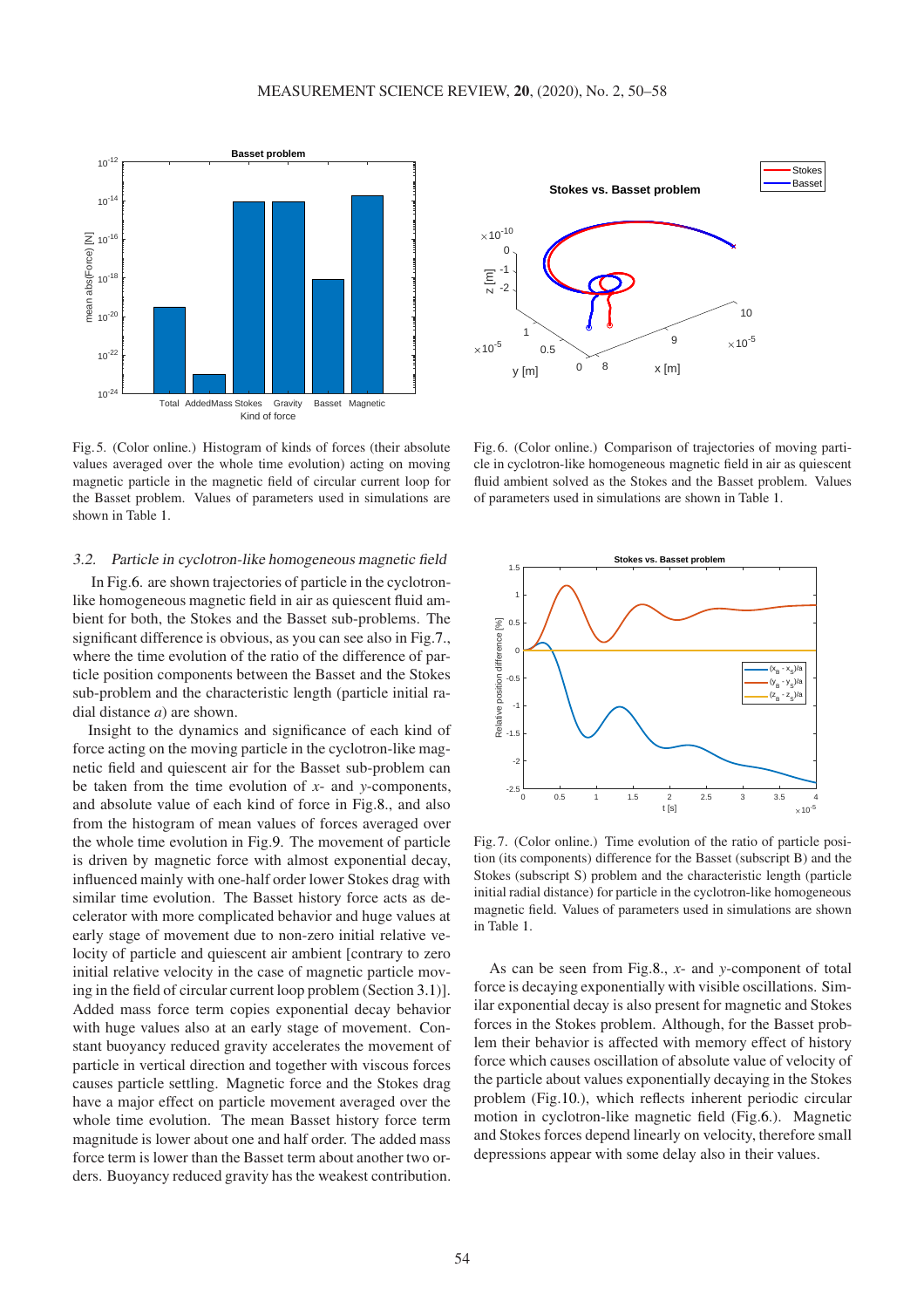<span id="page-5-0"></span>

Fig. 8. (Color online.) Time evolution of (a) *x*-, (b) *y*-components and (c) absolute values of forces acting on moving particle in the cyclotron-like magnetic field for the Basset problem. Values of parameters used in simulations are shown in Table [1.](#page-3-0)

<span id="page-5-1"></span>

Fig. 9. (Color online.) Histogram of kinds of forces (their absolute values averaged over the whole time evolution) acting on moving particle in the cyclotron-like magnetic field for the Basset problem. Values of parameters used in simulations are shown in Table [1.](#page-3-0)

<span id="page-5-2"></span>

Fig.10. (Color online.) Time evolution of absolute value of instantaneous particle velocity for Stokes and Basset problems, their comparison, for particle in cyclotron-like magnetic field. Values of parameters used in simulations are shown in Table [1.](#page-3-0)

#### 3.3. Relevance and validity conditions

For relevant applications of the Maxey-Riley equation as the governing equation for the description of studied systems, several validity conditions have to be fulfilled [\[11\]](#page-8-0), [\[32\]](#page-8-21). The first one, particle Reynolds number  $Re_p \equiv |\vec{v} - \vec{u}|/v$  remaining small during the entire dynamics, is fulfilled for both simulated problems and each sub-problem (as you can see illustratively for the Basset sub-problem in Fig[.11.](#page-7-11)). In addition, the size parameter *S* must be small (i.e., the particle's characteristic time scale is much smaller than that of the flow), what is also fulfilled (see Table [2.](#page-6-1); the size parameter *S* is a more appropriate number to characterize memory effects than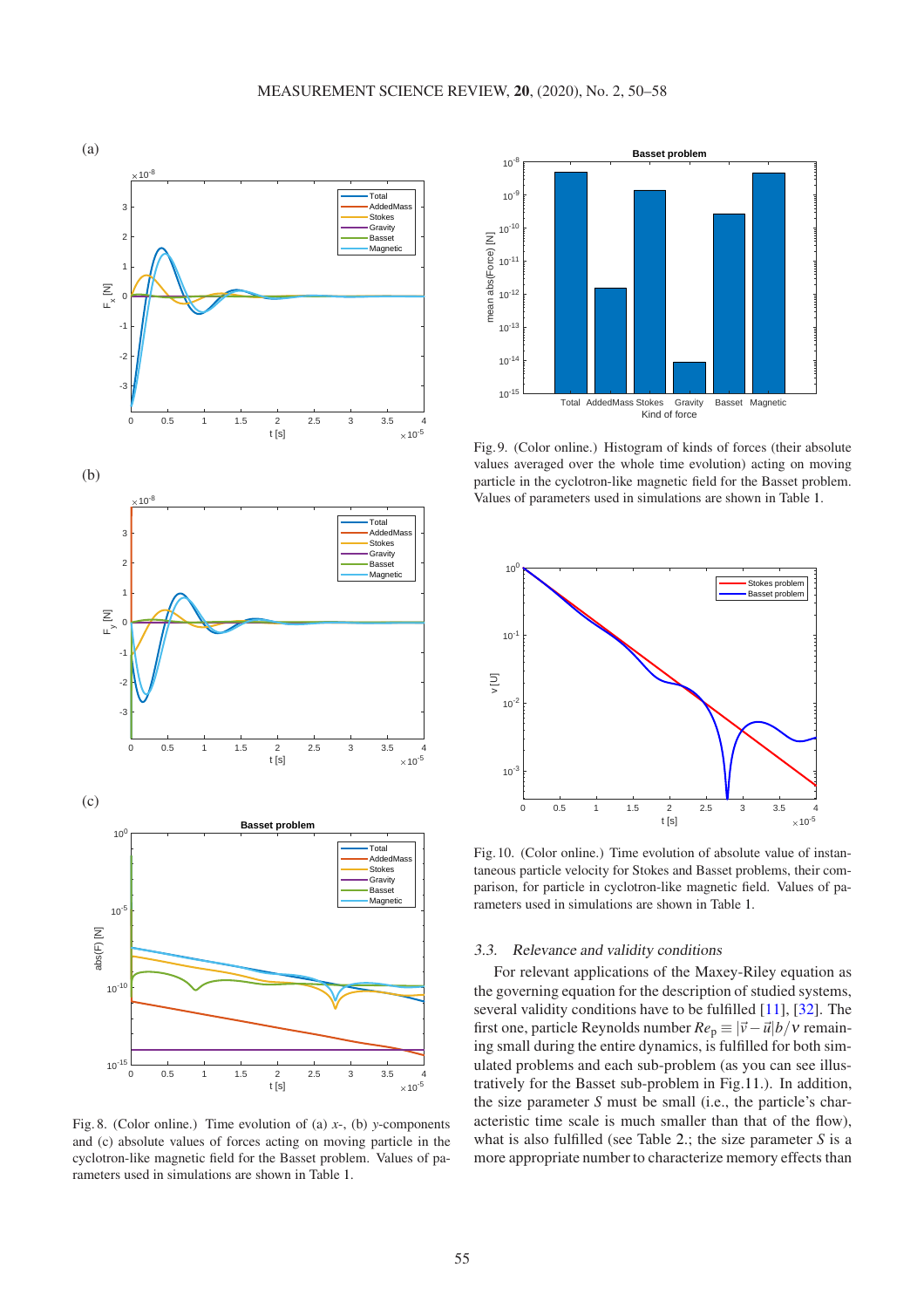the traditional Stokes number, which is  $St \equiv S/R$  in our notation [\[11\]](#page-8-0)). The last condition, which assures that the so-called Faxén corrections are negligible [\[32\]](#page-8-21), is that the particle radius must be much smaller than the characteristic length scale of the flow:  $b \ll a$ , what is fulfilled.

<span id="page-6-1"></span>Table 2. Characteristic values of scales and calculated dimensionless numbers.

| Parameter                        | a) Loop problem <sup><i>a</i></sup> |                         | b) Cyclotron problem $\mathbf{b}$ |                         |  |  |
|----------------------------------|-------------------------------------|-------------------------|-----------------------------------|-------------------------|--|--|
| Characteristic values of scales: |                                     |                         |                                   |                         |  |  |
| a                                | $0.5 \times 10^{-3}$                | m                       | $0.1 \times 10^{-3}$              | m                       |  |  |
| U                                | $10.8 \times 10^{-3}$               | m/s                     | 62.8                              | m/s                     |  |  |
| T                                | $46.3 \times 10^{-3}$               | $\overline{\mathbf{s}}$ | $10 \times 10^{-6}$               | $\overline{\mathbf{s}}$ |  |  |
| $v_{\rm m}$                      | $0.11 \times 10^{-3}$               | m/s                     | 212.9                             | m/s                     |  |  |
| Dimensionless numbers:           |                                     |                         |                                   |                         |  |  |
| R                                | $0.66 \times 10^{-3}$               |                         | $0.66 \times 10^{-3}$             |                         |  |  |
| S                                | $76.5 \times 10^{-9}$               |                         | $0.35 \times 10^{-3}$             |                         |  |  |
| W                                | $-4.9 \times 10^{-3}$               |                         | $-0.84 \times 10^{-6}$            |                         |  |  |
| $\frac{Re_{\rm p}^c}{St^d}$      | $\leq 6.3 \times 10^{-6}$           |                         | < 2.0                             |                         |  |  |
|                                  | $0.12 \times 10^{-3}$               |                         | 0.54                              |                         |  |  |

*<sup>a</sup>* Magnetic particle moving in magnetic field of circullar current loop.

*<sup>b</sup>* Particle moving in cyclotron-like magnetic field.

*c* Particle Reynolds number  $Re_p = |\vec{v}| b/v$ .

*d* Stokes number  $St = S/R$ .

# 4. CONCLUSIONS

The objective of this study was the analysis and implementation of a model to characterize the importance of various forces arising in the accelerated motion of magnetic particle in quiescent air as fluid ambient and in external high gradient magnetic field of circular current loop (the first modeled problem), as well as, of particle carrying charge in cyclotronlike homogeneous magnetic field (the second modeled problem). For the first modeled problem: even the trajectory of particle described with the Maxey-Riley equation is almost undistinguishable from the case considering only magnetic, gravitational and Stokes force; a significant delay of particle capturing is observed. Also for the second modeled problem the difference of trajectory of particle in cyclotron-like magnetic field is well distinguishable.

As we have found, at the relevant time-scales of the order from milliseconds to fraction of seconds, the Basset force cannot be neglected for a correct description of the studied systems, especially for the movement at the early stages, as well as in regions with the highest driving forces.

# <span id="page-6-0"></span>A. CIRCULAR CURRENT LOOP MAGNETIC FLUX DEN-**SITY**

Single circular current loop magnetic flux density and its partial derivatives in the Cartesian coordinate system using elliptic integrals  $K(k^2)$ ,  $E(k^2)$  [\[35\]](#page-8-24):

$$
B_x = \frac{Cx}{2\alpha^2 \beta \rho^2} \left( (a^2 + r^2) E(k^2) - \alpha^2 K(k^2) \right),
$$
 (12)

$$
B_y = \frac{Cyz}{2\alpha^2 \beta \rho^2} \left( (a^2 + r^2) E(k^2) - \alpha^2 K(k^2) \right) = \frac{y}{x} B_x, \quad (13)
$$

$$
B_z = \frac{C}{2\alpha^2 \beta} \left( (a^2 - r^2) E(k^2) + \alpha^2 K(k^2) \right),
$$
 (14)

where  $C \equiv \mu_0 I / \pi$ ,  $\alpha^2 \equiv a^2 + r^2 - 2a\rho$ ,  $\beta^2 \equiv a^2 + r^2 + 2a\rho$ ,  $k^2 \equiv 1 - \alpha^2/\beta^2$ ,  $\gamma \equiv x^2 - y^2$ ,  $\rho^2 \equiv x^2 + y^2$ ,  $r^2 \equiv \rho^2 + z^2$ ; with *I* and *a* as the current and radius of circular current loop in *xy*-plane with axis identical with *z*-axis of the Cartesian coordinate system, respectively; and  $\mu_0$  as the vacuum permeability.

$$
\frac{\partial B_x}{\partial x} = \frac{Cz}{2\alpha^4 \beta^3 \rho^4} \left\{ \left[ a^4 \left( -\gamma (3z^2 + a^2) + \rho^2 (8x^2 - y^2) \right) \right. \right. \\ \left. - a^2 \left( \rho^4 (5x^2 + y^2) - 2\rho^2 z^2 (2x^2 + y^2) + 3z^4 \gamma \right) \right. \\ \left. - r^4 \left( 2x^4 + \gamma (y^2 + z^2) \right) \right] E(k^2) \\ \left. + \left[ a^2 \left( \gamma (a^2 + 2z^2) - \rho^2 (3x^2 - 2y^2) \right) \right. \\ \left. + r^2 \left( 2x^4 + \gamma (y^2 + z^2) \right) \right] \alpha^2 K(k^2) \right\}, \qquad (15)
$$
\n
$$
\frac{\partial B_x}{\partial y} = \frac{Cxyz}{2\alpha^4 \beta^3 \rho^4} \left\{ \left[ 3a^4 (3\rho^2 - 2z^2) - r^4 (2r^2 + \rho^2) \right. \\ \left. - 2a^6 - 2a^2 (2\rho^4 - \rho^2 z^2 + 3z^4) \right] E(k^2) \right. \\ \left. + \left. \left[ r^2 (2r^2 + \rho^2) - a^2 (5\rho^2 - 4z^2) \right. \right. \\ \left. + 2a^4 \right] \alpha^2 K(k^2) \right\}, \qquad (16)
$$

$$
\frac{\partial B_x}{\partial z} = \frac{Cx}{2\alpha^4 \beta^3 \rho^2} \left\{ \left[ (\rho^2 - a^2)^2 (\rho^2 + a^2) \right. \\ + 2z^2 (a^4 - 6a^2 \rho^2 + \rho^4) + z^4 (a^2 + \rho^2) \right] E(k^2) \\ - \left[ (\rho^2 - a^2)^2 + z^2 (\rho^2 + a^2) \right] \alpha^2 K(k^2) \right\}, \tag{17}
$$
\n
$$
\partial B_y \quad \partial B_x \tag{18}
$$

$$
\frac{\partial \mathbf{D}_y}{\partial x} = \frac{\partial \mathbf{D}_x}{\partial y},\tag{18}
$$

$$
\frac{\partial B_y}{\partial y} = \frac{Cz}{2\alpha^4 \beta^3 \rho^4} \left\{ \left[ a^4 \left( \gamma (3z^2 + a^2) + \rho^2 (8y^2 - x^2) \right) - a^2 \left( \rho^4 (5y^2 + x^2) - 2\rho^2 z^2 (2y^2 + x^2) - 3z^4 \gamma \right) \right. \\ \left. - r^4 \left( 2y^4 - \gamma (x^2 + z^2) \right) \right] E(k^2) \\ \left. + \left[ a^2 \left( -\gamma (a^2 + 2z^2) - \rho^2 (3y^2 - 2x^2) \right) + r^2 \left( 2y^4 - \gamma (x^2 + z^2) \right) \right] \alpha^2 K(k^2) \right\}, \tag{19}
$$

$$
\frac{\partial B_y}{\partial z} = \frac{y}{x} \frac{\partial B_x}{\partial z},\tag{20}
$$

$$
\frac{\partial B_z}{\partial x} = \frac{\partial B_x}{\partial z},\tag{21}
$$

$$
\frac{\partial B_z}{\partial y} = \frac{\partial B_y}{\partial z},\tag{22}
$$

$$
\frac{\partial B_z}{\partial z} = \frac{Cz}{2\alpha^4 \beta^3} \left\{ \left[ 6a^2(\rho^2 - z^2) - 7a^4 + r^4 \right] E(k^2) + \alpha^2 (a^2 - r^2) K(k^2) \right\}.
$$
\n(23)

For paraxial limit case see the original source [\[35\]](#page-8-24).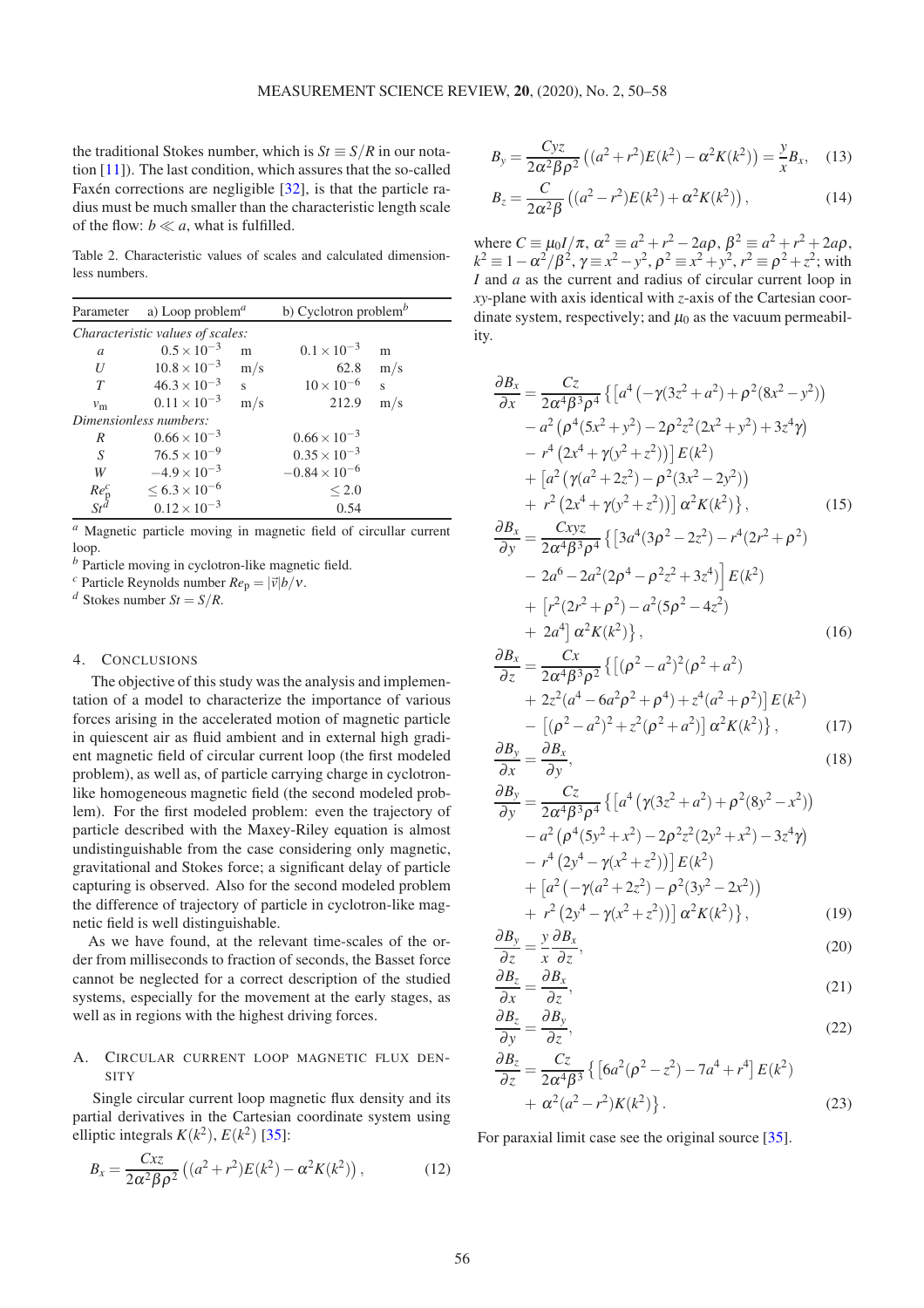<span id="page-7-11"></span>

Fig.11. (Color online.) Time evolution of the particle Reynolds number of (a) magnetic particle moving in magnetic field of a circular current loop; and (b) particle moving in cyclotron-like magnetic field in air as quiescent fluid ambient for the Basset problem. Values of parameters used in simulation are shown in Table [1.](#page-3-0)

# <span id="page-7-10"></span>B. CIRCULAR CURRENT LOOP PROBLEM SCALING

For magnetic particle in gradient magnetic field of circular current loop problem we have evaluated values of characteristic parameters (length, velocity and time) numerically, solving the movement of magnetic particle from the center of circular current loop to its rim in the plane of circular current loop in vacuum and gravity-free condition. Explicitly solving an initial value problem:

$$
m_p \frac{d\vec{v}}{dt} = \vec{F}_{\text{Mag}}, \qquad \vec{r}(0) = \vec{0}, \qquad \vec{v}(0) = \vec{0}, \qquad (24)
$$

where the magnetic force is defined as [\(7\)](#page-1-5) with magnetic flux density  $\vec{B}$  and its derivative specified in [A.](#page-6-0) In this way, the characteristic length *a* is defined as a radius of the circular current loop. The characteristic time *T* is defined as a time of movement from the center to the rim of the circular current loop. And finally, the characteristic velocity norm as a  $U \equiv$ *a*/*T*.

### **ACKNOWLEDGEMENTS**

This work was supported by the Slovak Scientific Grant Agency, projects VEGA 2/0003/20 and 1/0810/18, and within the project of the Slovak Research and Development Agency Nr. APVV-15-0029 and APVV-16-0600.

## <span id="page-7-0"></span>**REFERENCES**

- [1] Golozar, M., Molki, M., Darabi, J. (2017). Computational and performance analysis of a continuous magnetophoretic bioseparation chip with alternating magnetic fields. *Microfluid. Nanofluid.* 21(4), 73.
- <span id="page-7-1"></span>[2] Gomez-Pastora, J., Karampelas, I. H., Xue, X., Bringas, E., Furlani, E. P., Ortiz, I. (2017)a. Magnetic bead separation from flowing blood in a two-phase continuous-

flow magnetophoretic microdevice: Theoretical analysis through computational fluid dynamics simulation. *J. Phys. Chem. C* 121(13), 7466–7477.

- <span id="page-7-2"></span>[3] Gomez-Pastora, J., Xue, X., Karampelas, I., Bringas, E., Furlani, E. P., Ortiz, I. (2017)b. Analysis of separators for magnetic beads recovery: From large systems to multifunctional microdevices. *Sep. Purif. Technol.* 172, 16–31.
- <span id="page-7-3"></span>[4] Babinec, P., Krafcik, A., Babincova, M., Rosenecker, J. (2010). Dynamics of magnetic particles in cylindrical Halbach array: Implications for magnetic cell separation and drug targeting. *Med. Biol. Eng. Comput.* 48(8), 745–753.
- <span id="page-7-4"></span>[5] Krafcik, A., Babinec, P., Babincova, M. (2010). Feasibility of subcutaneously implanted magnetic microarrays for site specific drug and gene targeting. *J. Eng. Sci. Technol. Rev.* 3(1), 53–57.
- <span id="page-7-5"></span>[6] Durdik, S., Krafcik, A., Babincova, M., Babinec, P. (2013). Conceptual design of integrated microfluidic system for magnetic cell separation, electroporation, and transfection. *Phys. Med.* 29(5), 562–567.
- <span id="page-7-6"></span>[7] Krafcik, A., Babinec, P., Frollo, I. (2014). Computational analysis of magnetic field induced deposition of magnetic particles in lung alveolus in comparison to deposition produced with viscous drag and gravitational force. *J. Magn. Magn. Mater.* 380, 46–53.
- <span id="page-7-7"></span>[8] Basset, A. B. (1888). *A Treatise on Hydrodynamics*. Cambridge: Deighton, Bell and Co.
- <span id="page-7-8"></span>[9] Daitche, A., Tel, T. (2011). Memory effects are relevant for chaotic advection of inertial particles. *Phys. Rev. Lett.* 107(24), 244501.
- <span id="page-7-9"></span>[10] Guseva, K., Feudel, U., Tel, T. (2013). Influence of the history force on inertial particle advection: Gravitational effects and horizontal diffusion. *Phys. Rev. E Stat. Nonlinear Soft Matter Phys.* 88(4), 042909.